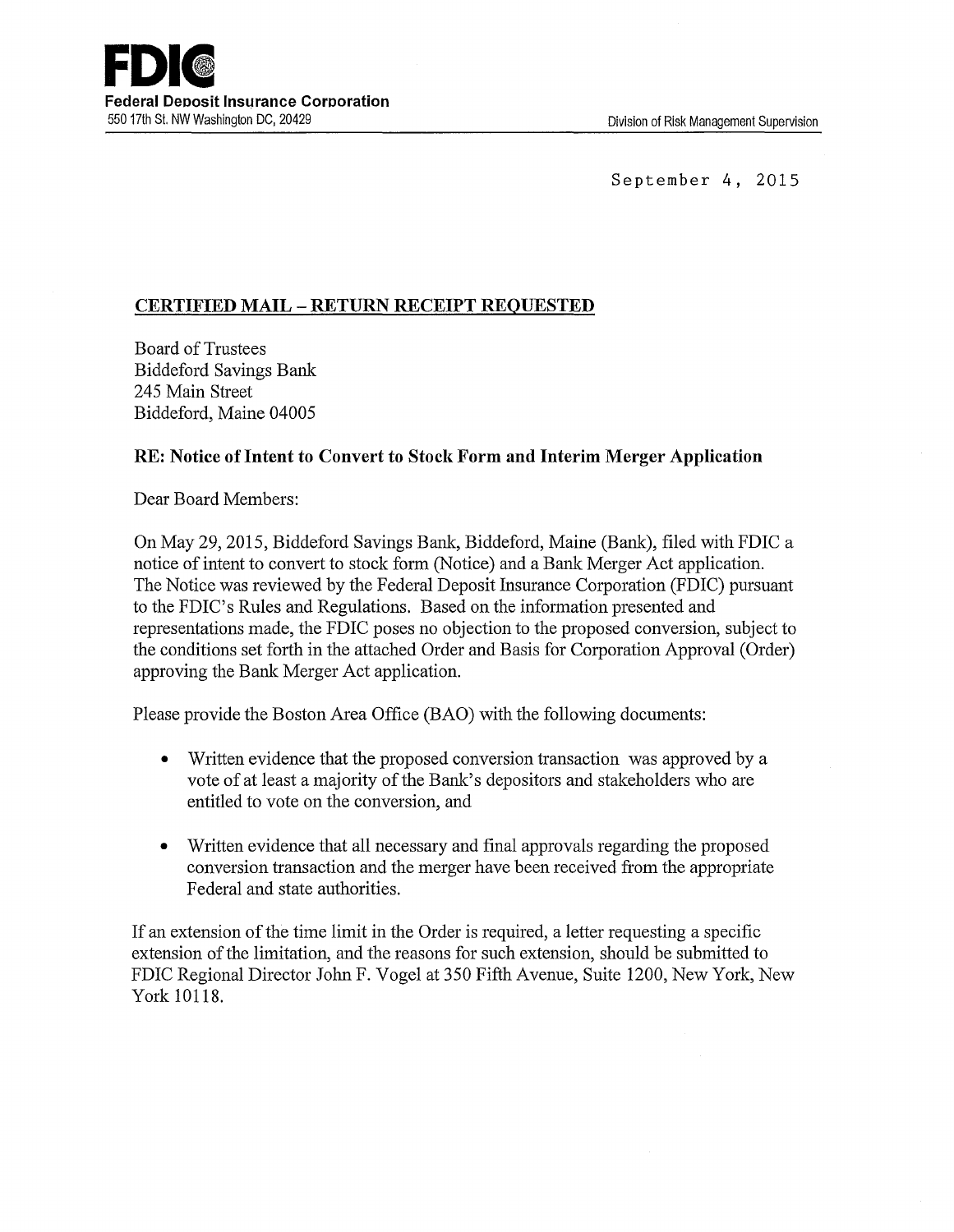Additionally, please notify the BAO in writing when the proposed transactions have been consummated. Should you have any questions, please contact Case Manager Ellen T, Kosmicki at (781) 794-5534.

Sincerely,

**/s/**

James C. Watkins Senior Deputy Director

Enclosure: Order and Basis for Corporation Approval

cc: Megan McKinney Luse Gorman, PC 5335 Wisconsin Avenue, N.W. Suite 780 Washington, D,C 20015

Honorable Lloyd P. LaFountain, III Superintendent Maine Bureau of Financial Institutions 36 State House Station Augusta, Maine 04333-0036

Maureen B. Savage —Vice President Federal Reserve Bank of Boston 600 Atlantic Avenue H-3 Boston, Massachusetts 02210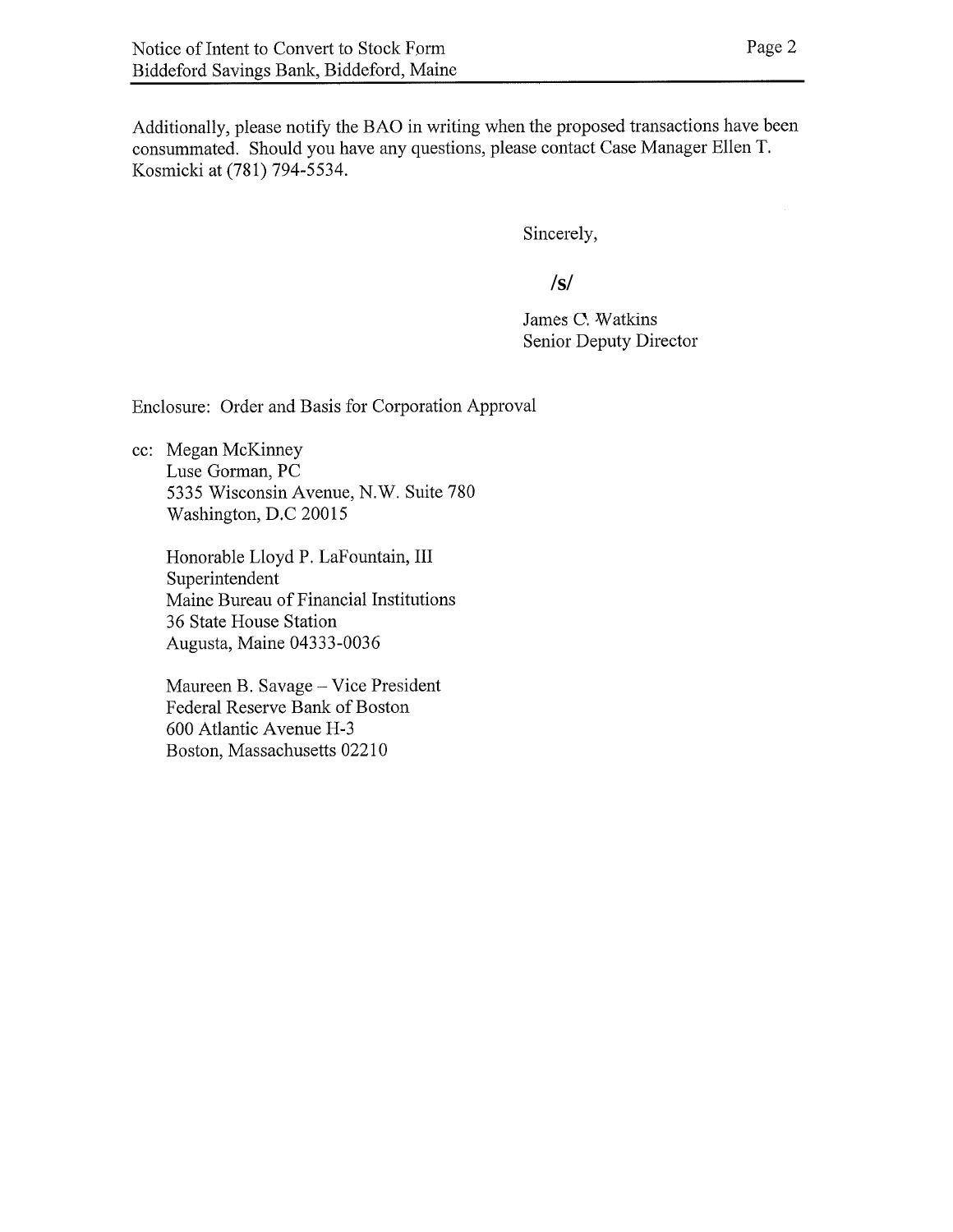### **FEDERAL DEPOSIT INSURANCE CORPORATION**

Biddeford Savings Banlc Biddeford, Maine

#### Application for Consent to Merge

## **ORDER AND BASIS FOR CORPORATION APPROVAL**

Pursuant to Section 18(c) of the Federal Deposit Insurance (FDI) Act, Biddeford Savings Bank, Biddeford, Maine (Biddeford or Bank), currently a state-chartered, mutually owned Deposit Insurance Fund (DIF) member with total assets of \$399,653,000 and total deposits of \$291,418,000 as of June 30, 2015, filed an application for the FDIC's consent to merge (Application) with Mechanics Interim Three Savings Bank (Interim Three). The Application was filed in conjunction with a Notice of Intent to Convert to Stock Form (Notice) pursuant to the FDIC's Rules and Regulations.

The transaction is to effect Biddeford's shared plan of reorganization (Plan) entered into by Biddeford and Mechanics Savings Bank, Auburn, Maine (Mechanics), currently a statechartered, mutually owned DIF member with total assets of \$371,224,000 and total deposits of \$260,613,000, to become, following reorganizations, separate wholly owned subsidiaries under a common mutual holding company structure. The Plan, solely for the purposes of such undetiaking, provides for:

Step 1: Mechanics will organize Mechanics Interim One Savings Banlc (Interim One), an interim Maine-chartered, investor-owned universal bank, as a wholly owned subsidiary and will constructively transfer a substantial part of its assets and liabilities to Interim One.

Step 2: Interim One will organize Maine Community Bancorp, Inc. (Stock Holding Company), a stock holding company organized under Maryland law, as a wholly owned subsidiary.

Step 3: Interim One will organize Mechanics Interim Two Savings Bank (Interim Two) as a separate wholly owned Maine-chartered, investor-owned universal bank subsidiary and Interim One will constructively transfer the same bank assets and liabilities to Interim Two.

Step 4: Interim One will organize Mechanics Interim Three Savings Bank (Interim Three) as a separate wholly owned Maine-chartered, investor-owned universal bank subsidiary.

Step 5: Mechanics will convert to the capital stock form of organization by exchanging its charter for that of a Maine-chartered, investor-owned universal bank (Mechanics Stock Bank). Simultaneously, Interim One will cancel its outstanding stock, convert to a mutual financial institution, and then reorganize into Maine Community Bancorp, MHC (Mutual Holding Company), a mutual holding company organized under Maine law.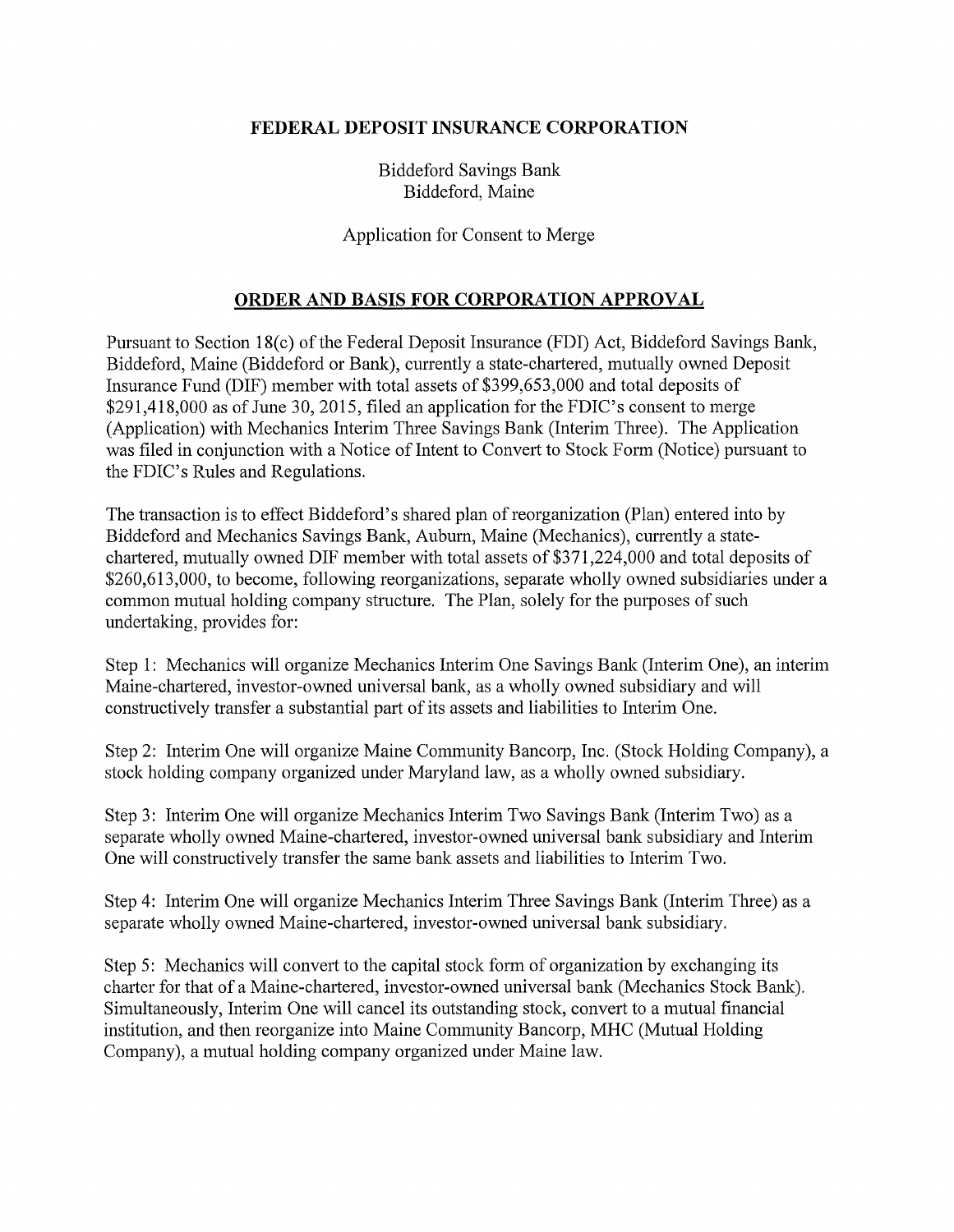Step 6: Interim Two will merge with and into Mechanics Stock Bank with Mechanics Stock Bank as the surviving entity. The assets that were constructively transferred to Interim Two will become the assets and liabilities of Mechanics Stock Bank by virtue of the merger. Following the merger, the Mutual Holding Company will become the sole stockholder of Mechanics Stock Bank.

Step 7: Biddeford will convert to the capital stock form of organization as a Maine-chartered, investor-owned universal bank (Biddeford Stock Bank).

Step 8: Interim Three will merge with and into Biddeford Stock Bank with Biddeford Stock Bank as the surviving entity. Following the merger, the Mutual Holding Company will become the sole stockholder of Biddeford Stock Bank.

Step 9: On the effective date, the Mutual Holding Company will contribute the capital stock of Mechanics Stock Bank and Biddeford Stock Bank to the Stock Holding Company. Mechanics Stock Bank and Biddeford Stock Bank will each become wholly owned subsidiaries of the Stock Holding Company, and the Stock Holding Company will become a wholly owned subsidiary of the Mutual Holding Company.

Upon consummation of the proposal, the deposits of Biddeford will continue to be insured by the DIP. On the effective date of the reorganization, Biddeford Savings Bank will be a stock bank that is wholly owned by Maine Community Bancorp, Inc., which in turn is wholly owned by Maine Community Bancorp, MHC.

Applications have not yet been filed with the Federal Reserve Bank of Boston for Maine Community Bancorp, MHC and Maine Community Bancorp, Inc., to become a mutual holding company and a stock holding company, respectively. The State of Maine is reviewing applications for the formation of the various stock banks and the holding companies regarding Biddeford's reorganization into a mutual holding company structure. An application will be filed with the State of Maryland prior to consummation of the transaction.

Following the consummation of the merger, Biddeford Savings Bank will operate the same banking business with the same management at the same locations now being served by Biddeford. The proposed transaction will not alter the competitive structure of banking in the market served by Biddeford. The main office will remain at 245 Main Street, Biddeford, Maine 04005.

Notice of the proposed transaction, in a form approved by the FDIC, has been published pursuant to the FDI Act. A review of available information, including the Community Reinvestment Act (CRA) Statement of the proponent, disclosed no inconsistencies with the purposes of the CRA. Biddeford Savings Bank is expected to meet the credit needs of its community, consistent with the safe and sound operation of the institution.

In connection with the Application, the FDIC has taken into consideration the financial and managerial resources and future prospects of the existing and proposed institutions, the convenience and needs of the community to be served, and the effect of the proposed transaction on competition. The FDIC has also taken into consideration the effectiveness of the insured depository institution involved in the proposed merger transaction in combating money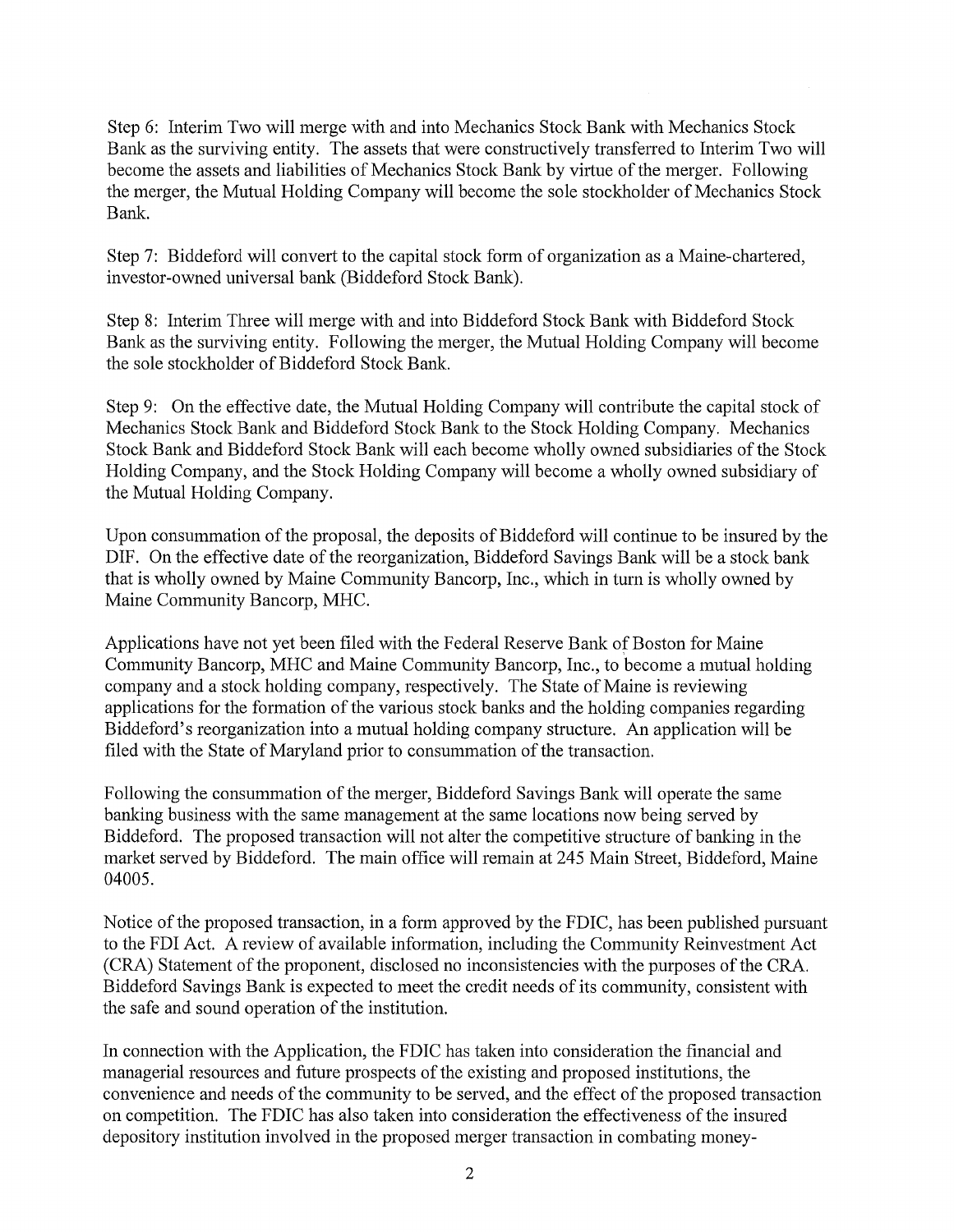laundering activities, and the risk posed by the transaction to the stability of the U.S. banking or financial system.

Having found favorably on all statutory factors, including any report on the competitive factors furnished by the Attorney General of the United States, the FDIC hereby approves the Application, subject to the following conditions, some of which are continuing in nature:

- 1. The Bank shall provide written evidence that the proposed conversion transaction was approved by a vote of at least a majority of the Bank's depositors and other stakeholders who are entitled to vote on the conversion.
- 2. The Bank's conversion and merger of it with and into Interim Three shall only be consummated on the same date as the consummation of all the other steps of the plan of reorganization, as proposed in the notices and applications submitted to the FDIC.
- 3. Except for the issuance of all of the Bank's stock to Maine Community Bancorp, MHC and the contribution of that stock to Maine Community Bancorp, Inc., no shares of the Bank's stock shall be sold, transferred, or otherwise disposed of, to any person (including any Employee Stock Ownership Plan) unless prior notice is provided to, and non-objection is received from, the FDIC New York Regional Director.
- 4. Prior to a sale, transfer or other disposition of any shares of Maine Community Bancorp, Inc., by Maine Community Bancorp, MHC, to any person (including any Employee Stock Ownership Plan) or a conversion of Maine Community Bancorp, MHC, to stock form, the Bank shall provide written notification to the FDIC New York Regional Director and include copies of all documents filed with the state and Federal banking and/or securities regulators in connection with any sale, transfer, disposition, or conversion.
- 5. Any change in proposed senior executive officers or the board of directors, prior to the consummation of the proposed transactions, will render this approval null and void unless such proposal is approved by the FDIC New York Regional Director prior to the consummation of the proposed transactions.
- 6. During the three-year period after the close of the proposed transactions, the Bank shall obtain the written approval of the FDIC New York Regional Director prior to implementing any material deviation from the business plan submitted with the Notice.
- 7. The Bank shall provide written notice to the FDIC New York Regional Director prior to implementing any policy or executing any agreement with Maine Community Bancorp, MHC, or any of the Bank's affiliates related to the allocation and sharing of costs with the Bank. The Bank shall not implement any such policy or execute such agreement if the FDIC New York Regional Director objects in writing to such policy or agreement within 30 days of receipt of the Bank's notice.
- 8. The Bank shall provide written evidence that all necessary and final approvals regarding the proposed conversion transaction and the merger have been received from the appropriate Federal and state authorities.